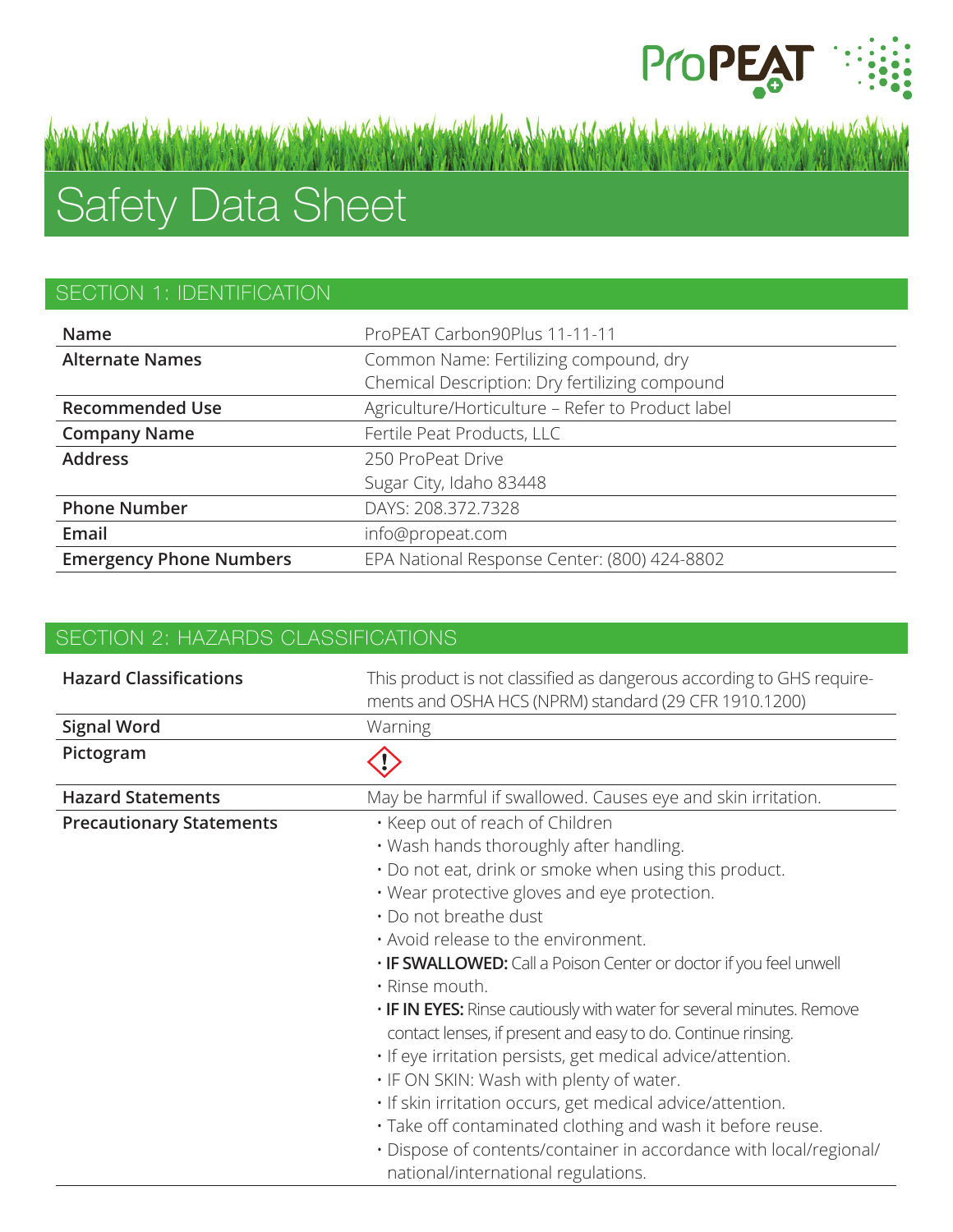

## SECTION 3: COMPOSITION / INFORMATION ON INGREDIENTS

| <b>Chemical Ingredients</b> | Percentage (%) by Weight |
|-----------------------------|--------------------------|
| Muriate of potash           | 15-20%                   |
| Ammonium sulfate            | 35-45%                   |
| Monoammonium phosphate      | $20 - 25\%$              |

| <b>SECTION 4: FIRST AID MEASURES</b>                                         |                                                                                                                                                                                                                                           |
|------------------------------------------------------------------------------|-------------------------------------------------------------------------------------------------------------------------------------------------------------------------------------------------------------------------------------------|
| Inhalation                                                                   | Remove to fresh air, keep patient warm and at rest. If breathing is irregular<br>or stopped, give artificial respiration. If unconscious place in the recovery<br>position and obtain immediate medical attention. Give nothing by mouth. |
| <b>Eyes</b>                                                                  | Rinse cautiously with water for several minutes. Remove contact lenses, if<br>present and easy to do. Continue rinsing. If eye irritation persists, get medi-<br>cal advice/attention.                                                    |
| <b>Skin</b>                                                                  | Remove contaminated clothing. Wash skin thoroughly with soap and wa-<br>ter or use a recognized skin cleanser. If skin irritation occurs, get medical<br>advice/attention.                                                                |
| Ingestion                                                                    | If conscious and alert, drink water or milk to dilute, then induce vomiting.<br>Call a physician or Poison Control Center immediately.                                                                                                    |
| Most important symptoms /<br>effects, acute and delayed                      | Symptoms may include stinging, tearing, redness, swelling, and blurred<br>vision.                                                                                                                                                         |
| Indication of immediate<br>medical attention and<br>special treatment needed | Provide general supportive measures and treat symptomatically. Keep vic-<br>tim warm. Keep victim under observation. Symptoms may be delayed.                                                                                             |
| <b>General information</b>                                                   | In all cases of doubt, or when symptoms persist, seek medical attention.<br>Never give anything by mouth to an unconscious person.                                                                                                        |

# SECTION 5: FIRE FIGHTING MEASURES

| Water fog, foam, dry chemical, carbon dioxide (CO2). Do not use water jet<br>as an extinguisher as this will spread the fire. |
|-------------------------------------------------------------------------------------------------------------------------------|
| <b>Special hazards arising from</b> Hazardous decomposition: Thermal degradation at high temperatures                         |
| above 575° C (1067° F) may produce sulfur trioxide.                                                                           |
| Wear positive pressure, self-contained breathing apparatus and goggles.                                                       |
| Contain any liquid runoff.<br>Unusual Fire and Explosion Hazards: None known.                                                 |
|                                                                                                                               |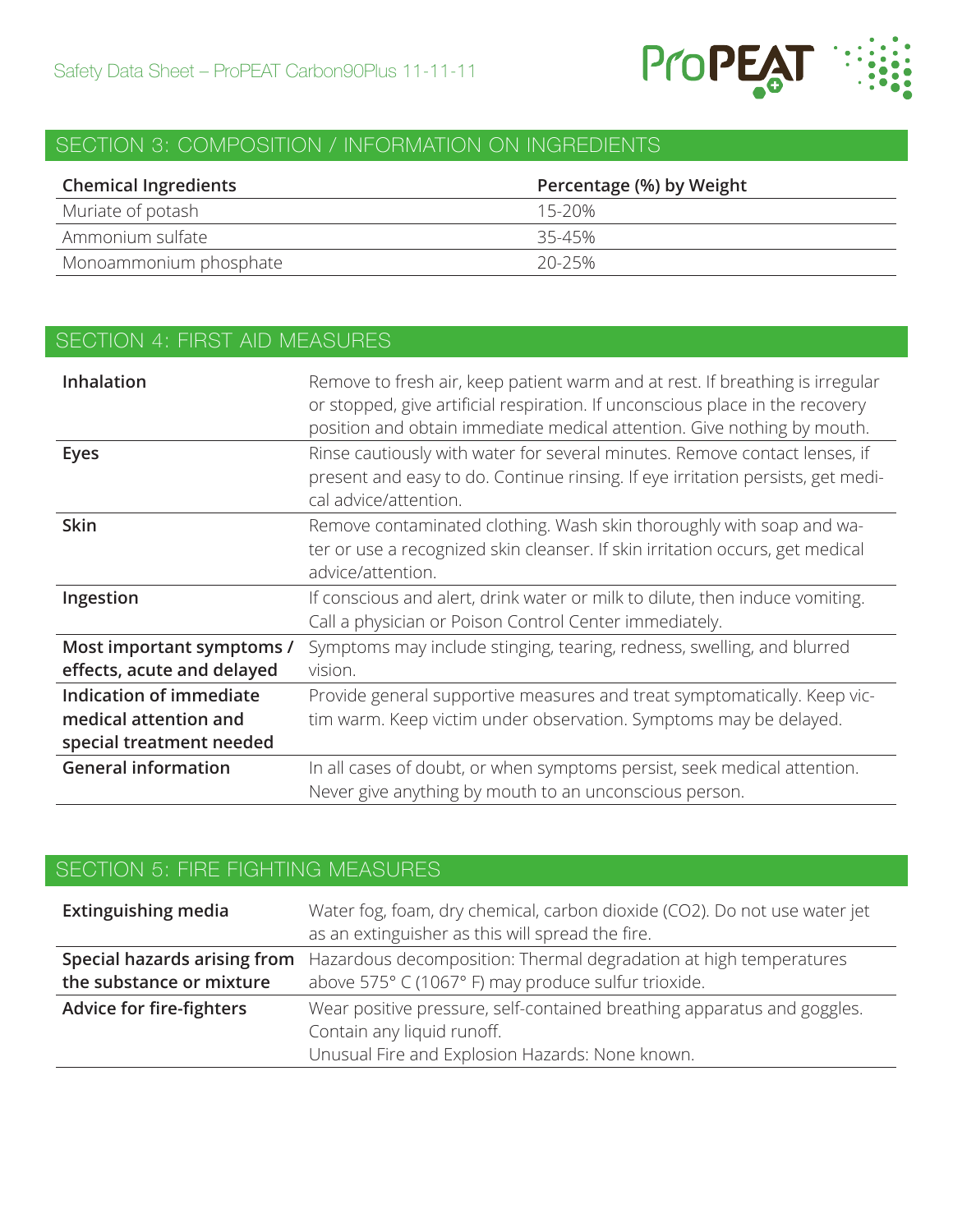

# SECTION 6: ACCIDENTAL RELEASE MEASURES

| Personal precautions,<br>protective equipment and<br>emergency procedures | Put on appropriate personal protective equipment (see section 8). Use<br>good personal hygiene practices. Wash hands before eating, drinking,<br>smoking or using toilet. Promptly remove soiled clothing and wash thor-<br>oughly before reuse. |
|---------------------------------------------------------------------------|--------------------------------------------------------------------------------------------------------------------------------------------------------------------------------------------------------------------------------------------------|
| <b>Environmental precautions</b>                                          | Do not allow spills to enter drains or waterways.                                                                                                                                                                                                |
|                                                                           | Prevent product spillage from entering drinking water supplies or streams.                                                                                                                                                                       |
| <b>Methods and material for</b>                                           | Collect liquid or absorb onto absorbent material and package for disposal.                                                                                                                                                                       |
| containment and cleaning                                                  | After removal of spilled product, flush contaminated area thoroughly with                                                                                                                                                                        |
| up                                                                        | water. Do not return spills to original containers for re-use.                                                                                                                                                                                   |

#### SECTION 7: HANDLING AND STORAGE

| Precautions for safe handling                                             | Transfer products using chemical-resistant plastic or stainless steel tanks,<br>pumps, valves, etc. Wear the appropriate personal protective equipment<br>when handling this product. Avoid contact with eyes, skin and clothing.<br>Avoid inhalation of spray mists. Wash thoroughly with water after handling.                                                                                                                               |
|---------------------------------------------------------------------------|------------------------------------------------------------------------------------------------------------------------------------------------------------------------------------------------------------------------------------------------------------------------------------------------------------------------------------------------------------------------------------------------------------------------------------------------|
| <b>Conditions for safe</b><br>storage, including any<br>incompatibilities | Handle containers carefully to prevent damage and spillage. Incompatible<br>materials: Contact with brass or strong oxidizing agents.<br>Store in plastic or stainless steel container in a cool, well-ventilated, dry<br>place at temperatures above 40° F. Keep container tightly closed. Do not<br>store in contact with brass. Do not store near food or feeds. Do not stack<br>pallets more than two high. Keep out of reach of children. |

## SECTION 8: EXPOSURE CONTROLS / PERSONAL PROTECTION

#### **Control parameters (None)**

| <b>Exposure controls</b>    |                                                                                                                                                                                                                                                                                                                                        |
|-----------------------------|----------------------------------------------------------------------------------------------------------------------------------------------------------------------------------------------------------------------------------------------------------------------------------------------------------------------------------------|
| Respiratory                 | If workers are exposed to concentrations above the exposure limit they must use<br>the appropriate, certified respirators.                                                                                                                                                                                                             |
| <b>Eyes</b>                 | Chemical dust goggles or full-face shield to prevent eye contact. As a general rule,<br>do not wear contact lenses when handling.                                                                                                                                                                                                      |
| <b>Skin</b>                 | Impervious gloves and clothes.                                                                                                                                                                                                                                                                                                         |
| <b>Engineering Controls</b> | Provide adequate ventilation. Where reasonably practicable this should be<br>achieved by the use of local exhaust ventilation and good general extraction. If<br>these are not sufficient to maintain concentrations of particulates and any vapor<br>below occupational exposure limits suitable respiratory protection must be worn. |
|                             | Other Work Practices Use good personal hygiene practices. Wash hands before eating, drinking, smoking<br>or using toilet. Promptly remove soiled clothing and wash thoroughly before reuse.                                                                                                                                            |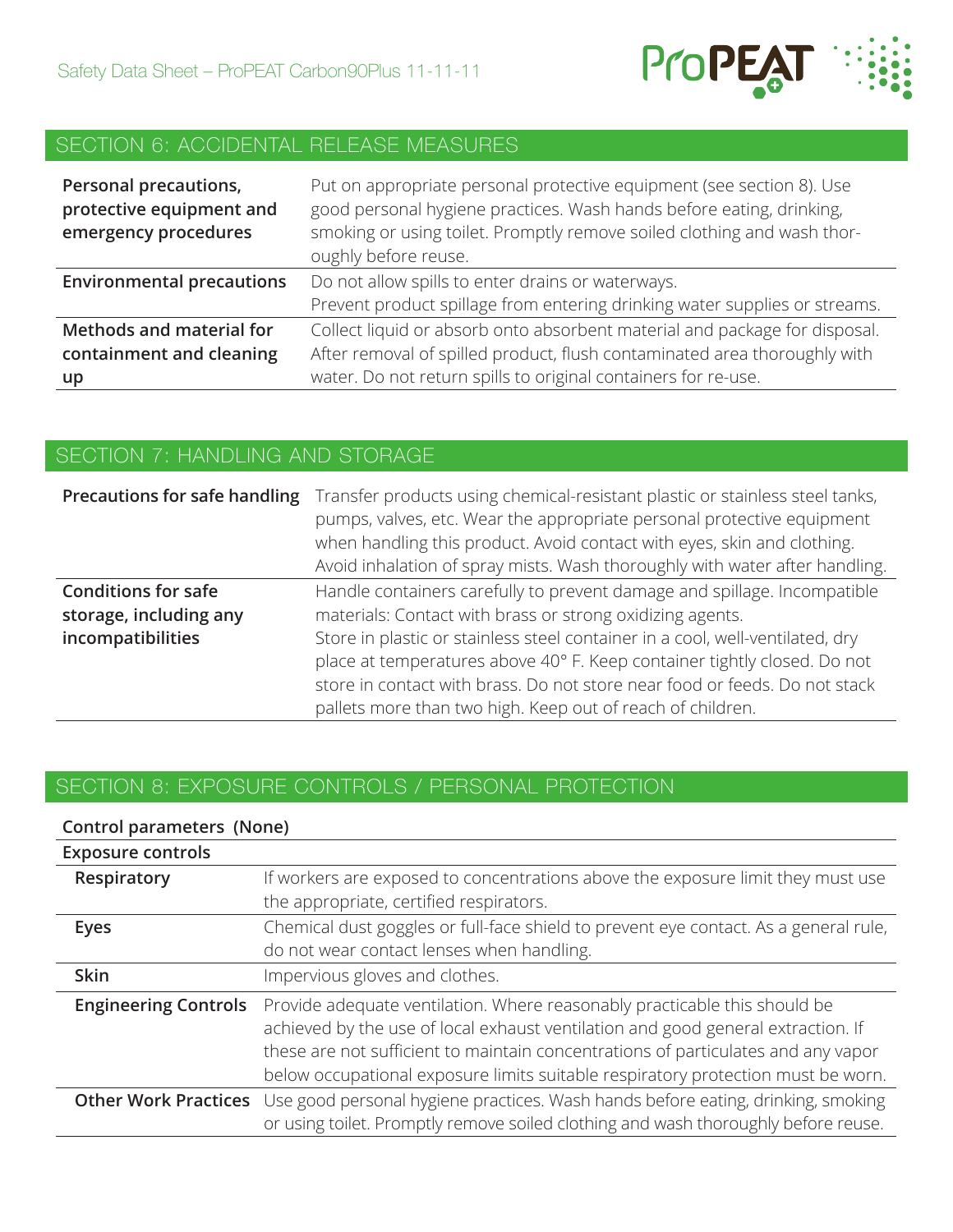

# SECTION 9: PHYSICAL AND CHEMICAL PROPERTIES

| Appearance                                      | Dark Brown            |
|-------------------------------------------------|-----------------------|
| Odor                                            | Slight sulfur         |
| <b>Odor threshold</b>                           | Not available         |
| pH                                              | Not available         |
| Melting point / freezing point                  | Not available         |
| Initial boiling point and boiling range         | Not available         |
| <b>Flash Point</b>                              | Not available         |
| Evaporation rate (Ether = $1$ )                 | Not available         |
| Flammability (solid, gas)                       | Noncombustible        |
| Upper/lower flammability or explosive limits    |                       |
| <b>Lower Explosive Limit</b>                    | Not available         |
| <b>Upper Explosive Limit</b>                    | Not available         |
| Vapor pressure (Pa)                             | 0.00001 hPa estimated |
| <b>Vapor Density</b>                            | Not available         |
| <b>Relative Density</b>                         | Not available         |
| <b>Specific Gravity</b>                         | Not available         |
| <b>Solubility in Water</b>                      | Not available         |
| Partition coefficient n-octanol/water (Log Kow) | Not available         |
| <b>Auto-ignition temperature</b>                | Not available         |
| <b>Decomposition temperature</b>                | Not available         |
| <b>Viscosity (cSt)</b>                          | Not available         |
| <b>Other information</b>                        |                       |
| <b>Percent volatile</b>                         | 0% estimated          |
| pH in aqueous solution                          | Not available         |
| Pounds per cubic foot                           |                       |

# SECTION 10: STABILITY AND REACTIVITY

| <b>Reactivity:</b>                         | Stable and non-reactive under normal conditions of |
|--------------------------------------------|----------------------------------------------------|
|                                            | use, storage and transport.                        |
| <b>Chemical stability:</b>                 | Stable under normal circumstances.                 |
| <b>Possibility of hazardous reactions:</b> | Hazardous polymerization will not occur.           |
| <b>Conditions to avoid:</b>                | Avoid contact with incompatible materials.         |
| Incompatible materials:                    | Contact with brass or strong oxidizing agents.     |
| <b>Hazardous decomposition products:</b>   | Thermal degradation at high temperatures above     |
|                                            | 575° C (1067° F) may produce sulfur trioxide.      |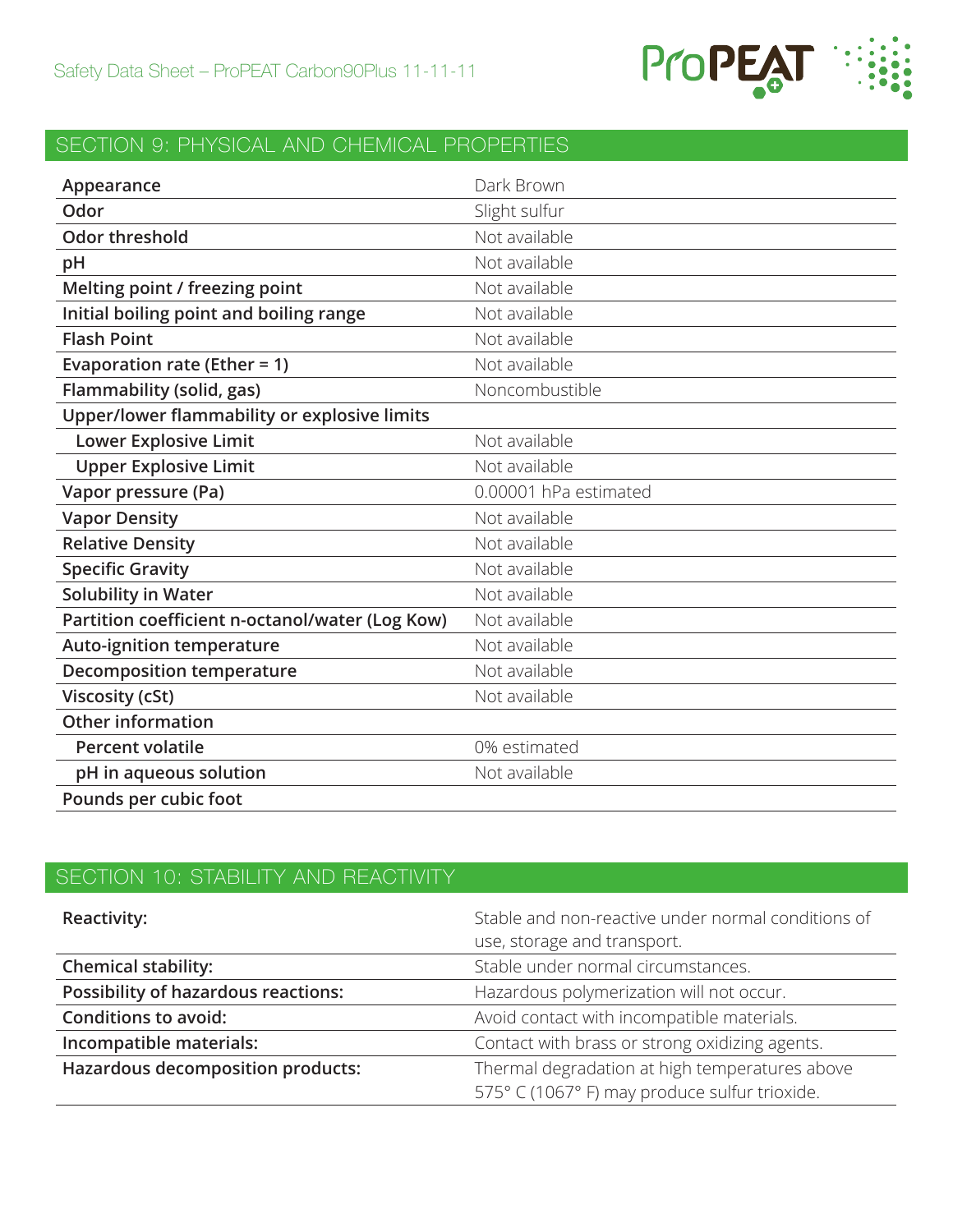

# SECTION 11: TOXICOLOGICAL INFORMATION

| ProPEAT Carbon90Plus 11-11-11 (CAS Mixture) |                                                                     |
|---------------------------------------------|---------------------------------------------------------------------|
| <b>Acute Toxicity/Irritation Studies</b>    | Acute Oral $LD_{50}$ (rat): >5000 mg/kg                             |
|                                             | Acute Dermal LD <sub>50</sub> (rat): >5000 mg/kg                    |
|                                             | Acute Inhalation $LC_{50}$ (rat): >0.5 mg/l (4 HR)                  |
| <b>Skin corrosion/irritation</b>            | Prolonged skin contact may cause temporary irritation.              |
| Eye irritation                              | Causes mild eye irritation.                                         |
| <b>Respiratory sensitization</b>            | Not available                                                       |
| <b>Skin Sensitization</b>                   | This product is not expected to cause skin sensitization.           |
| <b>Sub chronic Effects</b>                  | None known.                                                         |
| <b>Chronic Effects</b>                      | Prolonged inhalation may be harmful.                                |
| <b>Germ Cell Mutagenicity</b>               | No data available to indicate product or any components present at  |
|                                             | greater than 0.1% are mutagenic or genotoxic.                       |
| Carcinogenicity                             | This product is not considered to be a carcinogen by IARC, ACGIH,   |
|                                             | NTP, or OSHA.                                                       |
| <b>Reproductive Toxicity</b>                | This product is not expected to cause reproductive or developmental |
|                                             | effects.                                                            |
| <b>STOT-single exposure</b>                 | Not classified.                                                     |
| <b>STOT-repeated exposure</b>               | May cause damage to organs through prolonged or repeated exposure.  |
| <b>Aspiration Hazard</b>                    | Not available.                                                      |

## SECTION 12: ECOLOGICAL INFORMATION

#### **Aquatic Ecotoxicity for ProPEAT Carbon90Plus 11-11-11**

| 96 hr LC50 fish, mg/l            | Not available                                                      |
|----------------------------------|--------------------------------------------------------------------|
| 48 hr EC50 crustacea, mg/l       | Not available                                                      |
| ErC50 algae, mg/l                | Not available                                                      |
| Persistence and degradability    | No data is available on the degradability of this product.         |
| <b>Bioaccumulative potential</b> | Not available.                                                     |
| Mobility in soil                 | No data available.                                                 |
| Other adverse effects            | No other adverse environmental effects are expected from this com- |
|                                  | pound.                                                             |

#### SECTION 13: DISPOSAL CONSIDERATIONS

**Waste treatment methods** Observe all federal, state and local regulations when disposing of this substance.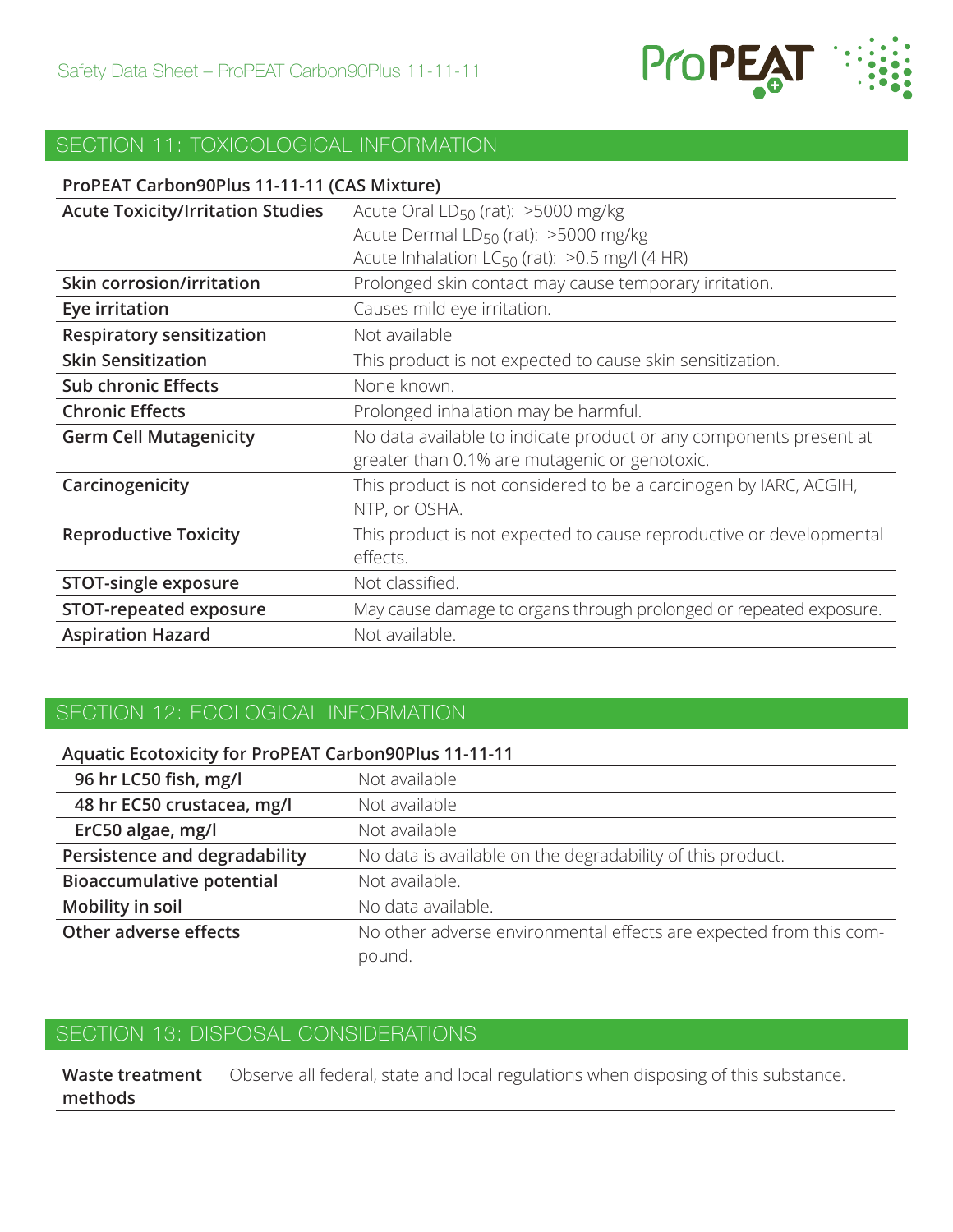

#### SECTION 14: TRANSPORT INFORMATION

| <b>DOT CLASSIFICATION</b>           | Not regulated in domestic (USA ground) transportation. |
|-------------------------------------|--------------------------------------------------------|
| U.S. Surface Freight Classification | FERTILIZING COMPOUNDS (MANUFACTURED FERTILIZERS), NOI; |
|                                     | DRY (NMFC 68140, SUB 5; CLASS 50                       |

## SECTION 15: REGULATORY INFORMATION

| <b>Regulatory Overview</b>                      | The regulatory data in Section 15 is not intended to be<br>all-inclusive, only selected regulations are represented. |
|-------------------------------------------------|----------------------------------------------------------------------------------------------------------------------|
| <b>Toxic Substance Control Act (TSCA)</b>       | All components of this material are either listed or<br>exempt from listing on the TSCA inventory.                   |
| <b>CERCLA Hazardous Substance List</b>          | None                                                                                                                 |
| SARA 304 Emergency release notification         | Not regulated.                                                                                                       |
| <b>OSHA Specifically Regulated Substances</b>   | Not listed.                                                                                                          |
| <b>Superfund Amendments and Reauthorization</b> | Immediate Hazard - Yes                                                                                               |
| Act of 1986 (SARA) Hazard categories            | Delayed Hazard - Yes                                                                                                 |
|                                                 | Fire Hazard - No                                                                                                     |
|                                                 | Pressure Hazard - No                                                                                                 |
|                                                 | Reactivity Hazard - No                                                                                               |
| SARA 302 Extremely hazardous substance          | Not listed.                                                                                                          |
| SARA 311/312 Hazardous chemical                 | <b>No</b>                                                                                                            |
| SARA 313 (TRI reporting)                        |                                                                                                                      |
| <b>Other federal regulations</b>                |                                                                                                                      |
| Clean Air Act (CAA) Section 112 Hazardous       | None                                                                                                                 |
| Air Pollutants (HAPs) List                      |                                                                                                                      |
| <b>US State Right-To-Know</b>                   | None                                                                                                                 |
| <b>US. California Proposition 65</b>            | WARNING: This product may contain a chemical known                                                                   |
|                                                 | to the State of California to cause cancer and birth                                                                 |
|                                                 | defects or other reproductive harm.                                                                                  |

### SECTION 16: OTHER INFORMATION

#### SDS Issue Date: October 30, 2017

The information and recommendations contained herein are based upon data believed to be correct. However, no guarantee or warranty of any kind, expressed or implied, is made with respect to the information contained herein. We accept no responsibility and disclaim all liability for any harmful effects which may be caused by exposure to our products. Customers/users of this product must comply with all applicable health and safety laws, regulations, and orders.

This is the first version in the GHS SDS format. Listings of changes from previous versions in other formats are not applicable.